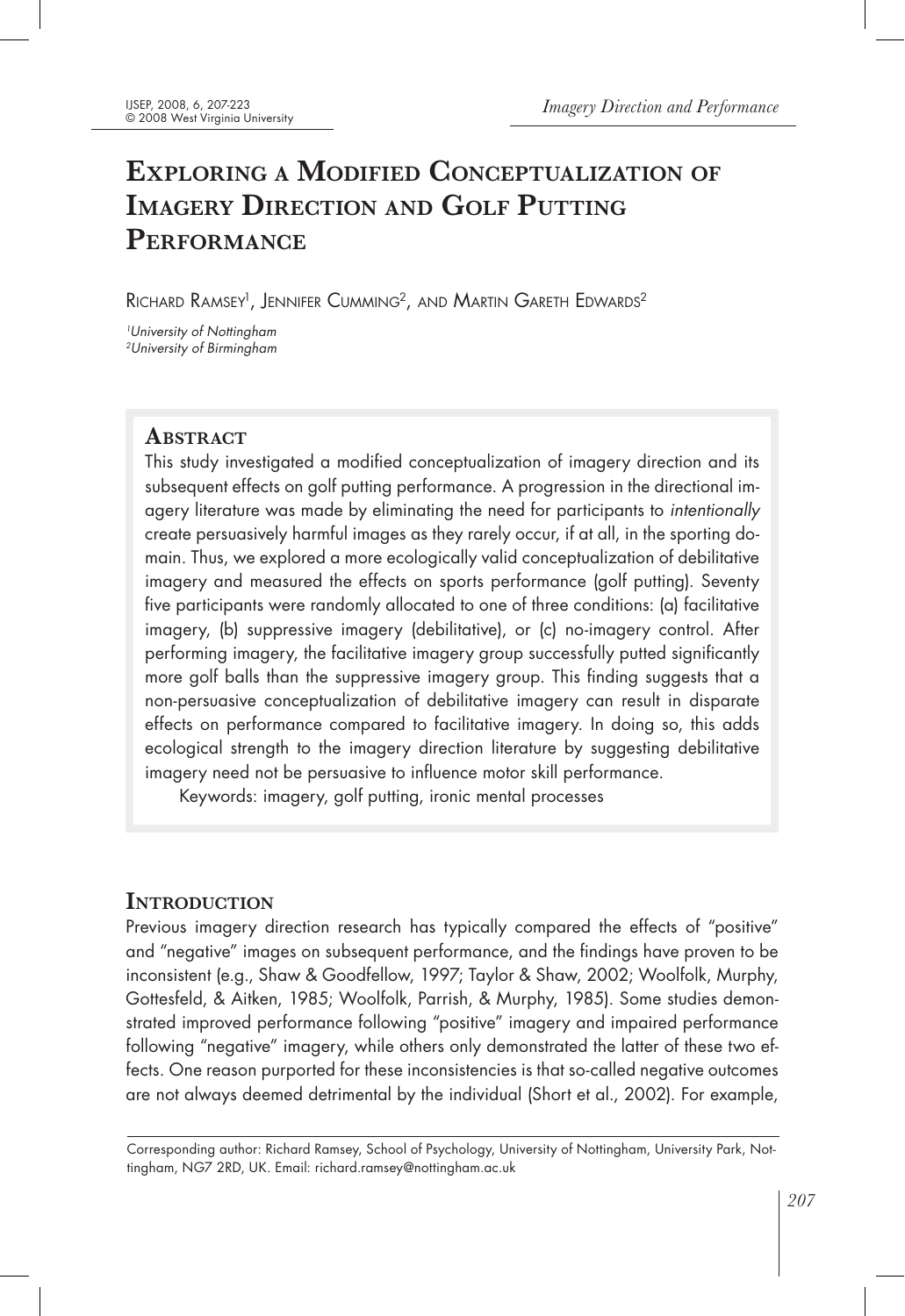imagery direction studies have previously asked participants to image themselves performing a difficult golf putt with the ball landing very close to the hole (e.g., Taylor & Shaw, 2002). Although researchers intended this image to describe a negative outcome (i.e., missing the putt), it could nevertheless be interpreted as a good performance for those individuals with limited experience and/or a low level of self-efficacy for the task (Nordin & Cumming, 2005; Short et al., 2002). Therefore, Short et al. recommended that imagery direction should be conceptualized as either facilitative (helpful) or debilitative (hurtful). Facilitative imagery was defined as imagery designed to have a positive effect on one's ability to learn and perform, modify important cognitions such as selfefficacy, and regulate arousal and anxiety. By comparison, debilitative imagery was conceived as imagery designed to impede an individual's ability to achieve these same results. Defining imagery direction in this manner, Nordin and Cumming (2005) found debilitative imagery to have stronger and quicker effects on dart throwing performance. In addition, Cumming, Nordin, Horton, and Reynolds (2006) found that combining facilitative imagery with facilitative self-talk can be beneficial, while combining debilitative imagery with debilitative self-talk can be detrimental to performance.

Conceptualizing imagery direction as facilitative or debilitative represents a step forward for the area of research. Nevertheless, there is a key issue that has not yet been considered. An aim of imagery direction studies has been to instruct participants to intentionally use harmful images to impair subsequent performance. To this end, persuasively debilitative imagery has been administered in some studies (Nordin & Cumming, 2005; Cumming et al., 2006). That is, the scripts were written in such a way to make it very clear to the participant that the imagery was intended to be harmful to their performance. While this persuasive imagery has served to illustrate the immediate and strong effects of debilitative images (e.g., Nordin & Cumming, 2005), these instructions are limited in their applied value. It could be argued that few athletes intentionally harm their performance by engaging in persuasively debilitative imagery. Instead, they are far more likely to engage in helpful forms of imagery (Hall, 2001).

That is not to say, however, that athletes never experience images that are intrusive in nature. There are instances when debilitative images might occur automatically. Injured athletes, for example, have reported images depicting themselves taking longer than expected to recover (Driediger, Hall, & Callow, 2006) or experiencing involuntary negative "flashbacks" of the injury occurrence (Evans, Hare, & Mullen, 2006). Additionally, athletes with low self-confidence report negative images about upcoming performance and greater recall of previous poor performance as symptoms of pre-competitive anxiety (Hanton, Mellalieu, & Hall, 2004).

Importantly, it must be highlighted that unintended images are not the only images that can be detrimental to performance; some purposeful forms of imagery can also inadvertently debilitate an athlete's performance. For example, it is common for applied practitioners to encourage athletes to image a scene in as much detail as possible (e.g., Krane & Williams, 2006). However, this instruction may prove to be counterproductive if individuals then become overly focused on details that are extraneous to performance. That is, focussing on irrelevant or distracting details may negate the positive outcome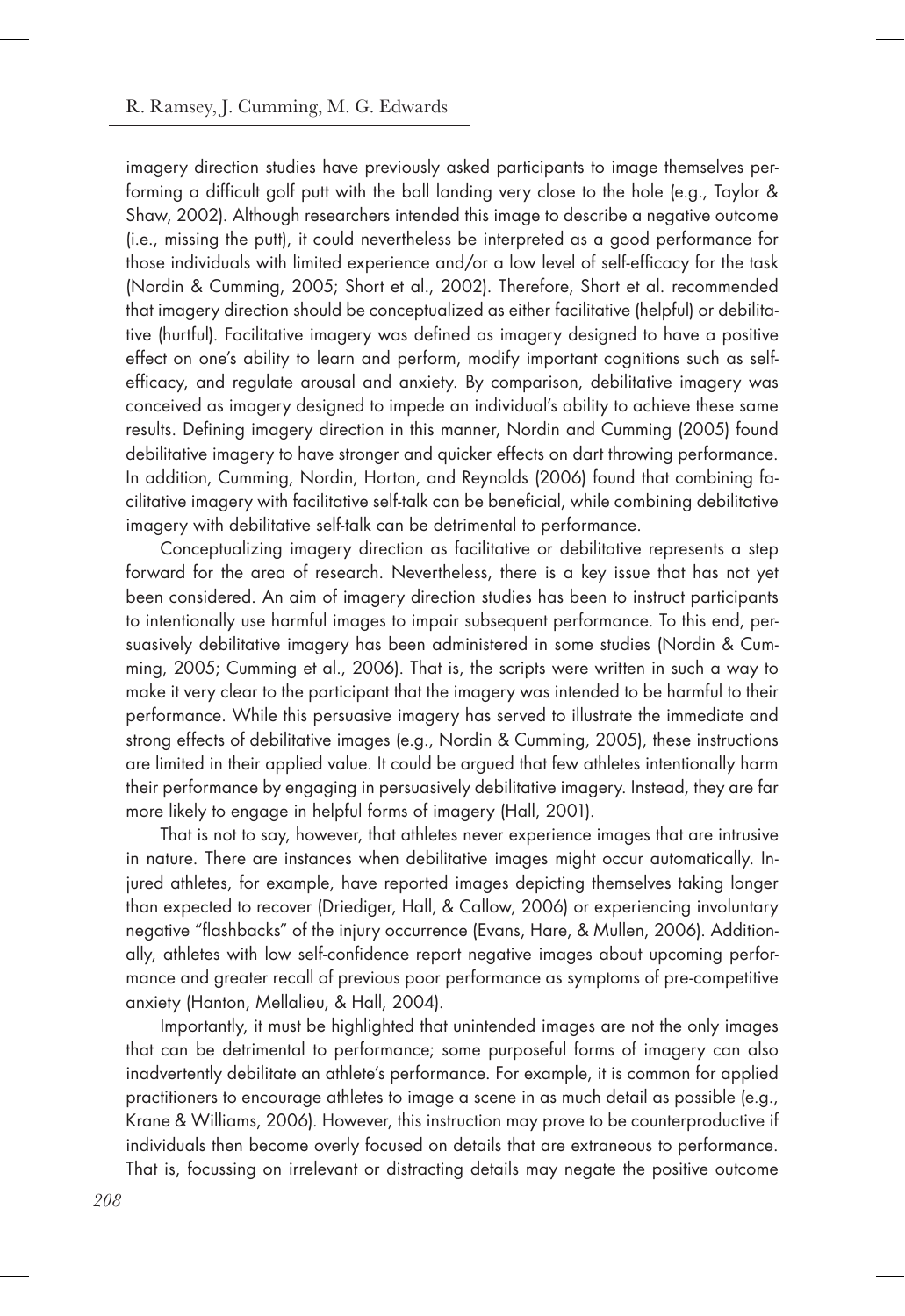that was intended. One example from basketball would be imaging a successful free throw shot that includes the simultaneous activity of the crowd (i.e., detail external to performing the skill). Consistent with this notion, Holmes and Collins (2002) argue that matching attentional demands experienced during imagery to those experienced during actual performance will enhance the functional equivalence between the two activities. The theory of functional equivalence is based largely on brain imaging evidence demonstrating that motor imagery and motor execution share similar neural mechanisms (Ehrsson, Geyer, & Naito, 2003; Fadiga et al., 1999). The theory states that the degree of equivalence between the imagery experience and the physical experience is a major determinant of imagery's effectiveness at modulating behavior (for a review on functional equivalence, see Murphy, Nordin, & Cumming, in press). Recent empirical evidence has supported this claim by demonstrating more dramatic effects on the performance of specific sporting skills following more functionally equivalent imagery compared to less functionally equivalent imagery (Smith & Holmes, 2004; Smith, Wright, Allsopp, & Westhead, 2007).

In light of this theoretical framework and recent experimental findings, it makes intuitive sense to endeavor to reduce the number of undesirable details that occur during imagery in order to bolster functional equivalence and ultimately performance. This concept is corroborated in sporting settings by athletes, as attempts to diminish unwanted thoughts are often made using thought suppression techniques (Krane & Williams, 2006). For example, individuals taking a shot in golf may try to suppress thoughts about their ball landing in the rough as this would be a negative performance outcome. However, attempting to suppress such thoughts can lead to paradoxical effects. These effects have been explained through ironic mental processing theory (Wegner, 1994). Wegner's theory states that attempting to suppress an unwanted thought can ironically make that thought more prevalent. For example, in their reputed "white bear" study, Wegner, Schneider, Carter, and White (1987) demonstrated that attempting to suppress thoughts of a white bear while verbalizing consciousness resulted in increased thoughts of a white bear. Further investigation demonstrated these ironic effects exist with the mental control of action (Wegner, Ansfield, & Pilloff, 1998). Participants overshot the hole during a golf putting task and swung a pendulum in an undesired direction when instructed not to do so in both cases.

Extending this literature further, Beilock, Afremow, Rabe, and Carr (2001) explored thought suppression and the control of action in the context of suppressive imagery and the performance of a motor task (golf putting). Based on mental processing principles (Wegner, 1994) and behavioral evidence (Wegner et al., 1998), Beilock and colleagues proposed that attempting to suppress negative images related to performance should increase the occurrence of these images and result in the behavioral manifestation of the same images. Furthermore, as a consequence of this behavioral change, a decrease in golf putting performance would occur. As predicted, participants who used imagery to suppress thoughts of overshooting the putt (e.g., do not image hitting the ball "past the target") subsequently hit the ball past the target square marked on the floor. Although this finding demonstrated ironic mental processing using thought suppressive imagery,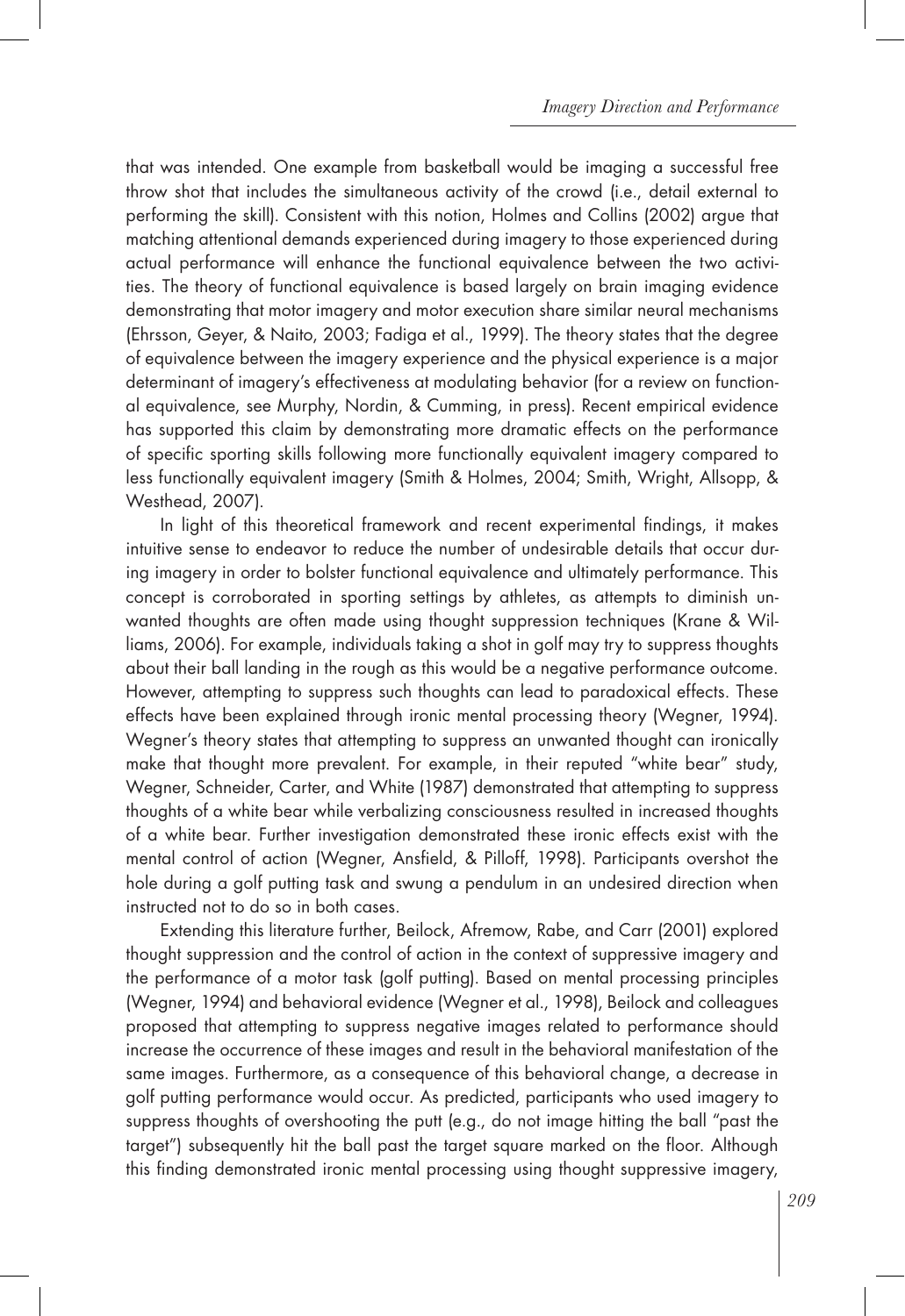the authors did not find any enhancement of performance following positively framed imagery (i.e., imagery without any thought suppressive images) compared to a no imagery control. A possible explanation for this result is that the imagery performed was too brief to significantly affect performance (Landau, Leynes, & Libkumen, 2001). Participants only took 30 putts in the imagery phase of the study and only some experimental conditions imaged prior to every putt. Alternatively, these findings may reflect debilitative imagery having stronger and quicker effects than facilitative imagery (Nordin & Cumming, 2005). Evidently, suppressive imagery (like negative and debilitative imagery) can lead to damaging effects on performance. Irrespective of the terminology used, these types of imagery have a common feature; they contain details adjacent to the desired outcome. In functional equivalence parlance, this type of imagery is less equivalent to the desired physical performance than facilitative imagery and is therefore less effective at modulating performance.

In summary, the majority of imagery direction studies carried out thus far have compared the effects of intentionally helpful imagery with intentionally harmful imagery on motor performance. As previously mentioned, the notion of purposely creating a detrimental image seems contrary to the images typically employed by athletes. It could be argued, therefore, that the findings of these studies are limited in their generalizability to only those situations when athletes intentionally conjure debilitative images. The resultant is a gap in the literature for a modified, more ecologically valid conceptualization of imagery direction. Specifically, a step forward is required that goes beyond investigation of intentionally harmful images per se. Furthermore, previous studies exploring the effects of directional imagery on motor performance have provided equivocal findings warranting further research.

Thus, the aim of the current study was twofold. The first aim was to extend previous imagery direction and performance research using a more ecologically valid conceptualization of imagery direction. To do this we compared the effects of two facilitative imagery scripts on motor skill performance (golf putting). Both skill-based imagery scripts detailed successful completion of the golf putting task. The only difference was that one script instructed participants not to image putting towards a distracter (a sand bunker). In doing so, we circumvented the need to use intentionally harmful imagery. This also permitted a comparison between two types of imagery more likely to occur in a real sporting setting as one script is entirely facilitative and the other is largely facilitative but includes some thought suppressive images. A second aim was to further delineate how directional imagery can influence motor skill performance. Specifically, we extended the work of Beilock et al. (2001) by using a similar task but improving the imagery administered and increasing the number of performance measures. The imagery scripts were longer, more detailed skill-based imagery scripts similar to those facilitative scripts used by Nordin and Cumming (2005) and Cumming et al. (2006). Importantly, the scripts were performed in a functionally equivalent manner in an attempt to improve the effectiveness of imagery (Holmes & Collins, 2001; Smith & Holmes, 2004). That is, participants performed their imagery while positioned in their usual stance, standing on the putting surface, and holding the putter in an attempt to directly emulate actual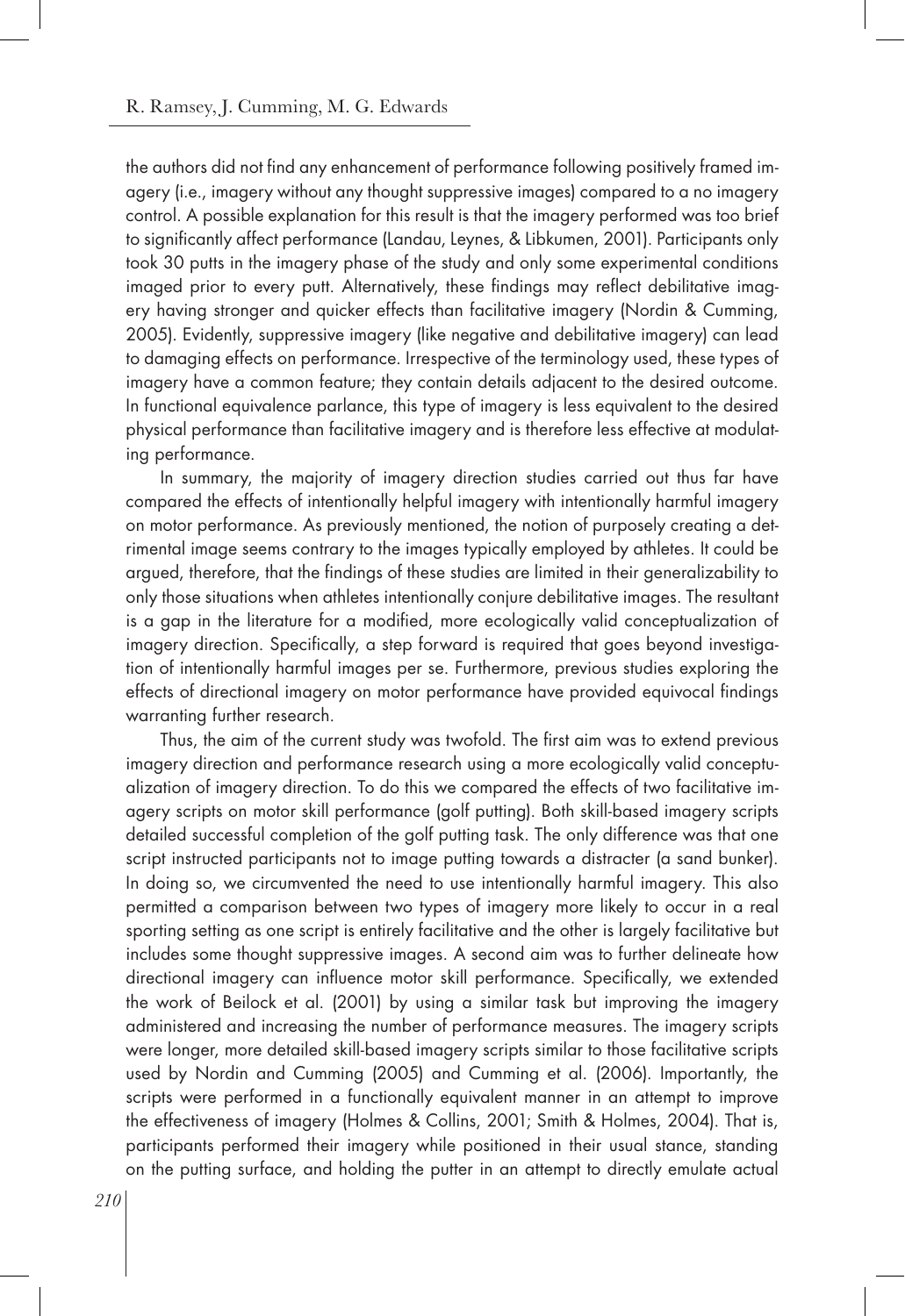performance of the task. Using a specially designed golf putting mat, we additionally recorded the total number of successful putts, as this is the most fundamental and important aspect of golf putting performance.

We predicted that golf putting performance (number of successful putts and average distance from the hole) would improve following facilitative imagery (FI). Additionally, since there was no mention of the bunker within this script, we predicted neither the participant's awareness of the bunker nor number of bunker putts would be altered from baseline to intervention. Comparatively, for the suppressive imagery (SI) condition we predicted that including suppressive images of the bunker (i.e., be sure not to image the bunker) would affect golf putting performance in either one of two ways: performance would decrease or remain the same. The latter of the two possible results would represent a negation of the otherwise facilitative imagery experience. Additionally, including suppressive images of the bunker would paradoxically increase the rated awareness of the bunker and cause a behavioral manifestation of this image to be suppressed (i.e., an increased number of bunker putts). Finally, performance of the no-imagery control group was predicted to remain constant throughout the experiment.

# **METHOD**

### **PARTICIPANTS**

The participants ( $N = 75$ ) were male ( $n = 36$ ) and female ( $n = 39$ ) with a mean age of 21 years  $(SD = 2.08)$ . The majority of participants were undergraduate university students who received course credit for their participation. All participants were right handed but varied in golf putting experience. Novice golfers  $(n = 47)$  were defined as those who had no previous experience of playing golf and experienced golfers (n = 28: 13 played weekly; 3 monthly, and 12 annually) were defined as those who had some previous experience of playing golf.

## EQUIPMENT

The equipment consisted of an IZZO putting mat, a standard Proline golf putter, 15 Top Flite golf balls, and fine sand. The putting surface was made from polypropylene grass and was 1 meter wide and 3 meters long. Three different holes were situated at the same end of the mat (all were approximately 10 cm in diameter). Each hole could be covered with a 10 cm diameter piece of polypropylene grass allowing for the selective presentation of each or all holes. Two blue cardboard strips were placed beyond the three holes to represent water but they did not affect the motion of the ball. Sand was placed on the left hand side of the putting green to represent a golf bunker and was capable of stopping the motion of the golf ball. The experimental setup is depicted in Figure 1.

## **MEASURES**

Imagery ability. The Movement Imagery Questionnaire, Revised (MIQ-R; Hall & Martin, 1997) was employed to ensure that all participants had adequate general movement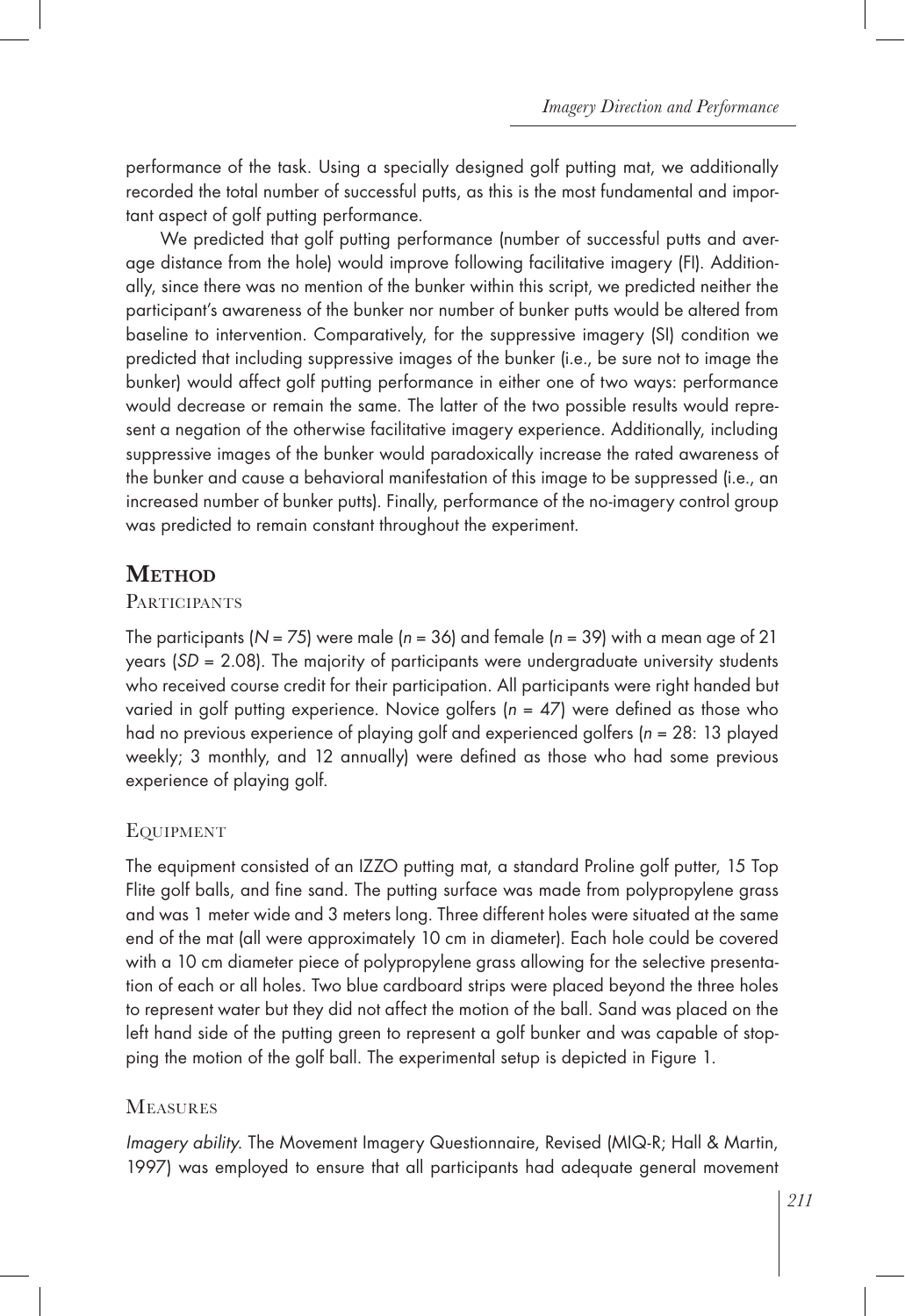

imagery ability. The MIQ-R is an 8-item questionnaire asking participants to first physically perform and then visually or kinesthetically image four simple movements. Following imagery performance, participants rate their ability to visually or kinesthetically image the movement on a 7-point Likert scale ranging from 1 (very hard to see/feel) to 7 (very easy to see/feel). The items were then averaged to form visual and kinesthetic subscales. Both subscales had acceptable levels of internal reliability with Cronbach alpha coefficients being .90 for visual imagery and .88 for kinesthetic imagery. All participants had acceptable levels of movement imagery ability (i.e., scores of 16 or higher on each subscale) and, therefore, nobody was omitted from the experiment.

Performance. Three measures of performance were taken: average distance from the hole (cm), number of putts successfully holed, and number of putts bunkered. The average distance away from the hole was calculated by measuring the horizontal distance (x) and the vertical distance (y) of the ball from the hole with a tape measure. These two distances were then used to calculate the direct distance from the hole using Pythagoras' Theorem  $\sqrt{(x^2 + y^2)}$ . Both the number of putts holed successfully and the number of putts ending in the bunker were recorded.

Post experimental evaluation. Manipulation checks were carried out post baseline and post intervention. In both situations, items assessed how aware participants were of the bunker  $(1 =$  extremely unclear,  $7 =$  extremely vivid) and how they felt this awareness affected their putting performance  $(1 = \text{hurftul}, 7 = \text{helpfu}$ . Additionally, imagery group participants were assessed on their imagery use following the intervention. These participants were asked to rate how easy or difficult it was to visually and kinesthetically image the golf putting task  $(1 = \text{very hard to see/feed}, 7 = \text{very easy to see/feed})$ . They were also asked to rate the clarity and vividness of their imagery  $(1 =$  extremely unclear,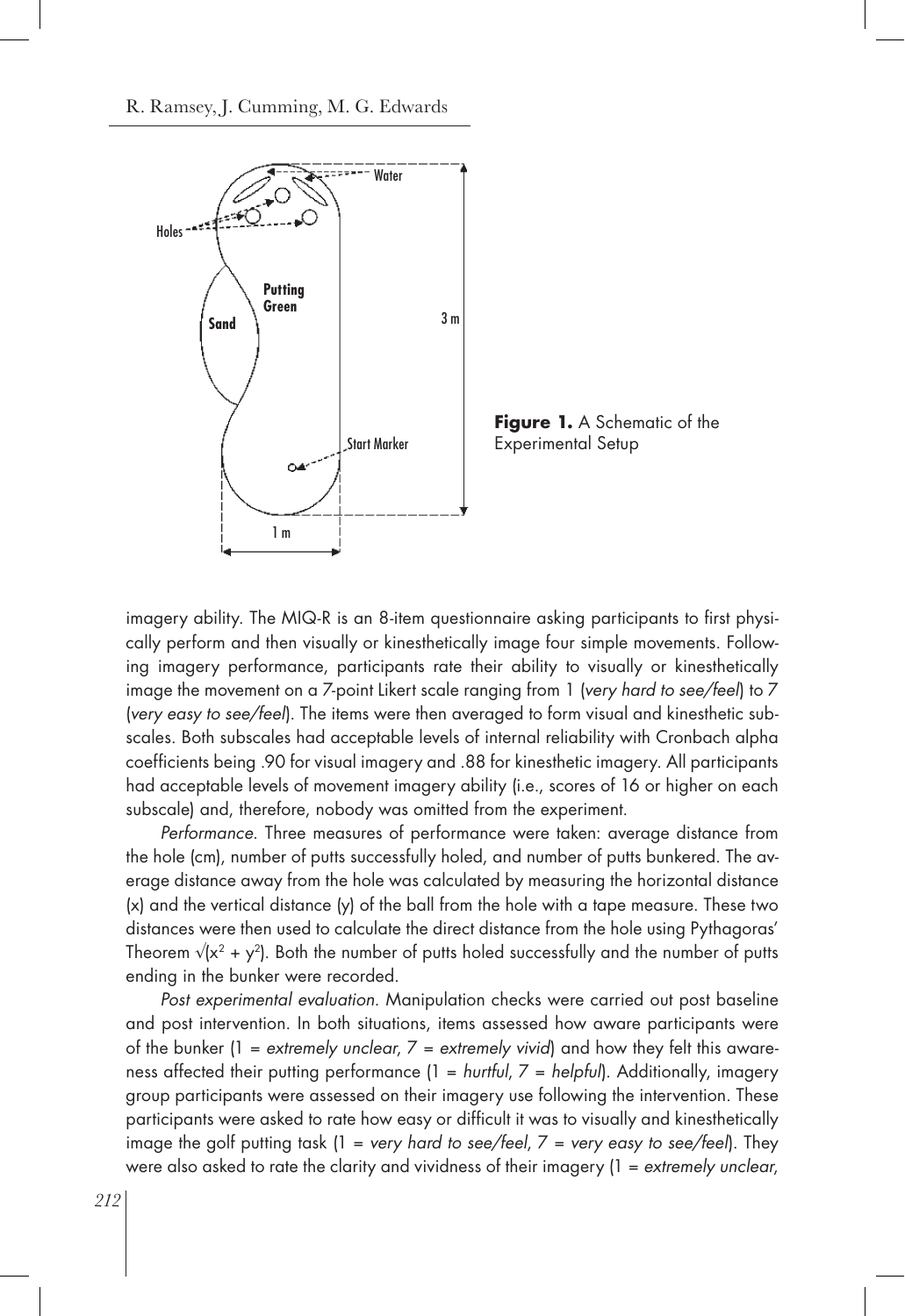7 = extremely vivid). All participants were asked to record any psychological strategy used in addition to the instructions provided by the researcher. Finally, all participants were asked to complete 13 items from the Marlowe-Crowne Social Desirability Scale (Crowne & Marlowe, 1960) measuring their general need for approval. The items describe either (a) desirable but uncommon behaviors (e.g., admitting mistakes) or (b) undesirable but common behaviors (e.g., gossiping), and participants responded whether each statement was true or false for them. Each item is scored as 1 or 0, and scores on the undesirable but common behaviors were reverse coded. The resulting range of possible scores is 1-13, with higher scores representing a higher need for approval.

#### **PROCEDURE**

Introduction. Participants were asked to watch a presentation displayed on a computer through Microsoft Powerpoint to inform them of the experimental procedure. After informed consent was obtained, participants were then provided with a common definition of mental imagery (White & Hardy, 1998) and completed the MIQ-R. Before the experiment began all participants were asked to take six practice putts (two to each hole) to establish a standardized familiarization period.

Baseline Performance. All participants made 45 golf putts divided into three blocks of 15 putts. Each set of 15 putts was directed at a different hole (right, left, and center) with the order of hole randomized among all participants. Instructions were to putt the golf ball as accurately as possible to achieve a successful putt. After each attempt, successful putts or bunker putts were recorded; for all others the horizontal (x) and vertical (y) distance from the hole was measured. Between each block of 15 putts, participants worked on a word search puzzle for approximately two minutes. This was done in an attempt to prevent participants from using their own imagery. The timeframe mimicked the amount of time participants would later spend performing imagery between blocks during the intervention phase. By doing so, the amount of time spent 'off task' was the same during baseline and intervention phases. The post baseline evaluation questionnaire was then administered and completed assessing the awareness of the bunker.

Intervention Performance. For the remainder of the experiment participants were randomly allocated to one of the three experimental conditions ( $n = 25$ /condition), namely a facilitative imagery group (FI), a suppressive imagery group (SI), or a control group (C). In the same format as the baseline phase, the intervention phase consisted of each participant making 45 putts split into three blocks of 15 putts. Each set of 15 putts was directed at a different hole with order of hole again randomised.

The control condition did not receive the intervention. Instead, they simply repeated the baseline procedure for a second time (i.e., 15 putts followed by two minutes of working on a word search puzzle; repeated over all three holes). Participants in the two imagery conditions listened to an imagery script (recorded on a CD-ROM and played through a stereo) while standing on the mat side-on holding the putter in their usual golf putting position and stance (i.e., the position and stance they typically used in the previous baseline putts). This was done in an attempt to increase the functional equivalence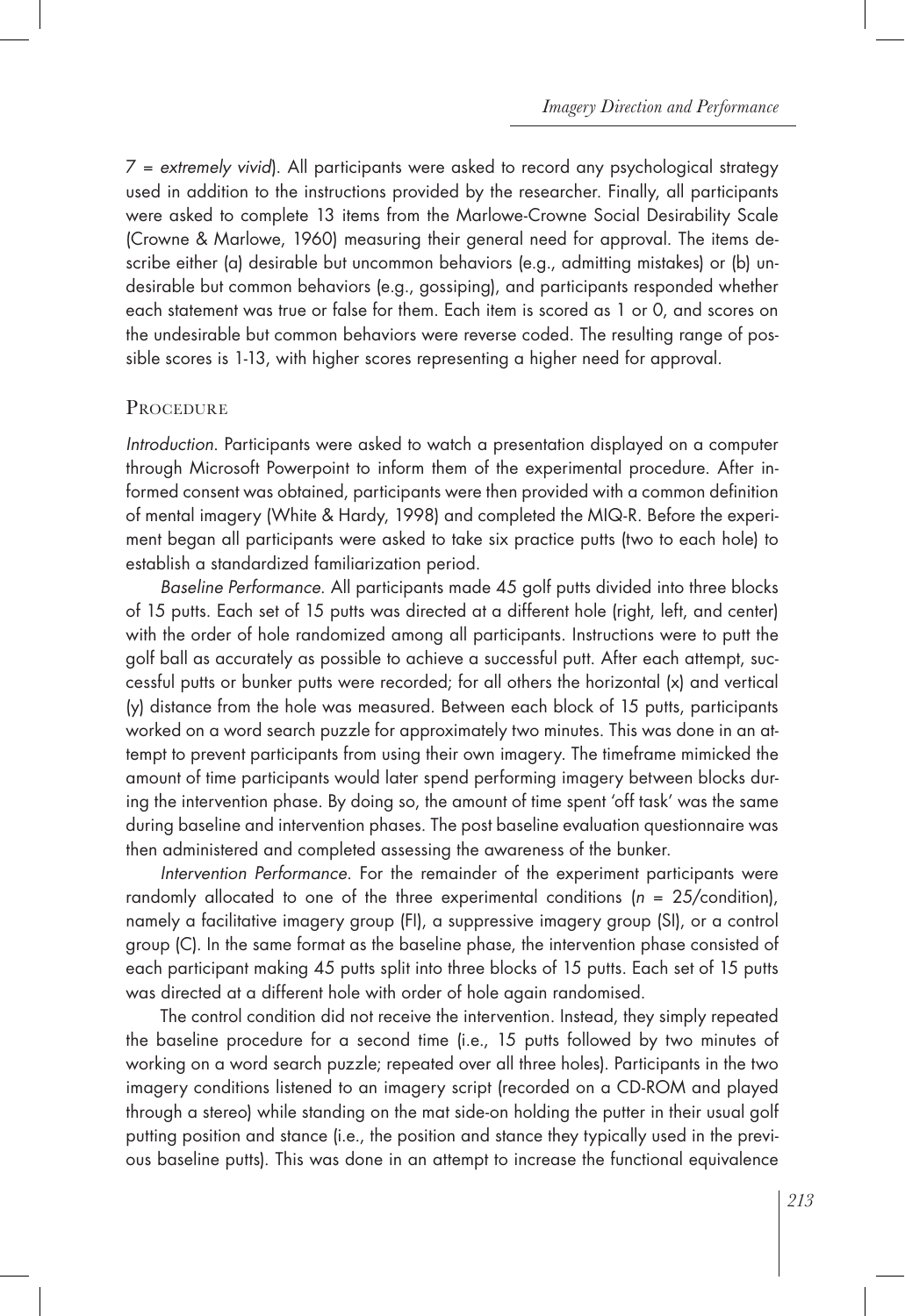between the imagined and actual experience of golf putting (Holmes & Collins, 2001). Instructions were to image the scenario depicted as clearly and vividly as possible.

The imagery scripts (available by contacting the lead author) were based on those previously reported in the literature (Nordin & Cumming, 2005; Short et al., 2002). The FI script described being focussed on the target hole and successfully sinking the putt. For example, "Imagine that you are, once again, standing on the putting mat. You look over at the hole and clearly see the path that your ball has to follow…watch the ball roll down the putting green and sink into the hole." The SI script also described how participants should focus on the target hole so they can successfully sink each putt, but to avoid imaging the distracter. The SI script used was identical to the one used in the FI condition, except for the inclusion of three mentions of the sand bunker. For example, "Imagine that you are once again, standing on the putting mat, ignoring the bunker to your left…watch the ball roll down the putting green avoiding the sand bunker and sink into the hole." Both imagery scripts lasted approximately two minutes and were played before each block of 15 putts during the intervention phase of the experiment. Participants in both imagery conditions were asked to use this image prior to every putt. In an attempt to ensure that imagery was performed prior to each putt, reminders were given by the experimenter every five putts in each block of 15 putts.

Closing. Following the intervention phase participants completed a post-experimental evaluation. Participants were given a full debrief on the nature experiment and thanked for their participation.

## **RESULTS**

#### PRELIMINARY ANALYSES

A series of preliminary analyses were conducted to examine whether variables, other than the imagery intervention, had influenced golf putting performance. Eight separate one-way ANOVAs examined whether baseline differences in the dependent variables (i.e., average distance from the hole, total number of successful putts, total number of bunker putts, and the self-rated awareness of the bunker) existed according to previous golf experience and gender. A bonferoni adjustment was made for multiple comparisons (p = .025). The results of these analyses are reported in Table 1. Gender and previous golf experience were found to influence performance. In general, males were found to perform better than females and those participants with some golfing experience performed better than those with no experience. Therefore, both gender and previous golf experience were included as covariates for the main analyses. A MANOVA revealed no significant differences in general imagery ability as measured by the MIQ-R between the two imagery groups, Pillai's Trace = 0.12,  $F(1, 48) = 3.21$ ,  $p > 0.05$ ,  $p^2 = .12$ . The control group was not included in this analysis because they were not required to perform imagery during the experiment.

Post experimental evaluation. A MANOVA explored differences in the ability of participants to image the scripts that they performed during the experiment. It was demonstrated that both imagery groups were able to image the scripts in a similar fashion.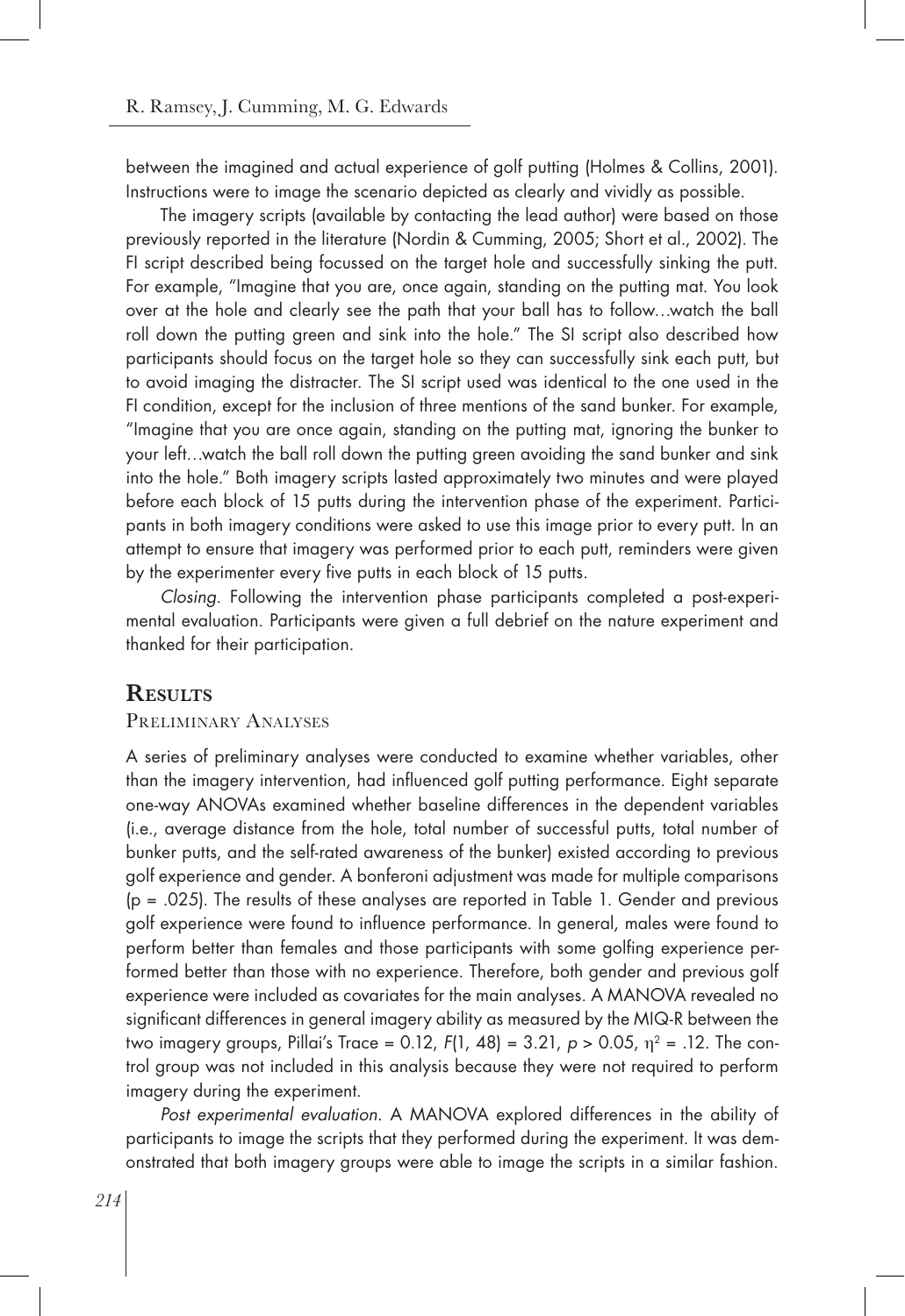|                             |      |                  | <b>GENDER</b> |             |                     |      |       |                  | <b>GOLF EXPERIENCE</b> |        |                                                     |           |
|-----------------------------|------|------------------|---------------|-------------|---------------------|------|-------|------------------|------------------------|--------|-----------------------------------------------------|-----------|
| <b>Dependent Variable</b>   |      |                  | Male          |             | Female              |      |       |                  |                        | Novice | Experienced                                         |           |
|                             | DF   |                  | М             | SD          | М                   | SD   | DF    | F.               | M                      | SD     | М                                                   | <b>SD</b> |
| Distance from hole          |      | $1.73$ 17.57     | 19.03         |             |                     |      |       |                  |                        |        | 8.64 37.45** 25.02   1,73 13.33 34.95 23.06 17.97** | 10.95     |
| <b>Total putts holed</b>    |      | 1,73 15.97 18.75 |               |             | $5.23$ 13.51** 6.11 |      |       | 1,73 30.25 13.45 |                        |        | $5.03$ 20.38**                                      | 5.64      |
| <b>Total putts bunkered</b> | 1,73 | 4.28             | 0.94          | $1.78$ 1.64 |                     | 0.98 | 1,73  | 1.92             | 1.49                   | 1.67   | 1.00                                                | 1.09      |
| <b>Bunker awareness</b>     | 1,73 | 2.71             | 3.81          | 1.03        | 4.16                | 0.84 | 1, 73 | 11.09            | 4.26                   | 0.89   | $3.55***$                                           | 0.89      |

**Table 1.** Dependent Measures at Baseline According to Gender and Golf Experience

Note. Significant differences are with respect to the other gender or golf experience group.

 $*** = p < 0.01$ 

|                                                                                                        |      | <b>Facilitative Imagery</b> | Suppressive Imagery |      |
|--------------------------------------------------------------------------------------------------------|------|-----------------------------|---------------------|------|
|                                                                                                        | М    | SD                          | М                   | SD   |
| Specific visual imagery ability<br>$(1 = \text{very hard to see}, 7 = \text{very easy to see})$        | 5.28 | 1.40                        | 4.40                | 1.04 |
| Specific kinesthetic imagery ability<br>$(1 = \text{very hard to feel}, 7 = \text{very easy to feel})$ | 4.60 | 1.55                        | 4.32                | 1.55 |
| Specific vividness<br>$(1 =$ extremely unclear, $7 =$ extremely vivid)                                 | 5.10 | 1.11                        | 4.60                | 1.19 |
| Use of imagery as instructed<br>$(1 = not at all, 7 = always)$                                         | 4.48 | 1.08                        | 4.20                | 1.53 |

**Table 2.** Post-Experimental Manipulation Checks

There were no significant differences between the FI group and SI group in terms of how vivid their imagery was or whether they used the imagery as instructed. Additionally, there were no differences between the two imagery groups in terms of how well they could see or feel themselves performing the movement during their imagery. Means and standard deviations for these analyses are presented in Table 2. Fifty one participants (68%) reported using a strategy other than those given to them during the experiment. The use of their own imagery was reported by 10 participants (13.3%); self talk by 23 participants (30.7); goal setting by 9 participants (12%); and 2 participants (2.7%) reported using other strategies. Chi-square analysis determined the use of such strategies differed between the experimental groups  $\chi^2(8) = 26.53$ , p = .001. A greater proportion of the FI group ( $n = 9$ ) and the SI group ( $n = 10$ ) reported using self-talk more than the control group. Furthermore, a proportion of the control group  $(n = 10)$  report using their own imagery. A 3 (experimental group) x 2 (time; baseline and intervention) mixed-design ANOVA was performed for all three performance measures and showed the use of these additional psychological skills did not influence performance for any group during the experiment. The average social desirability scores on the Marlowe-Crowne Scale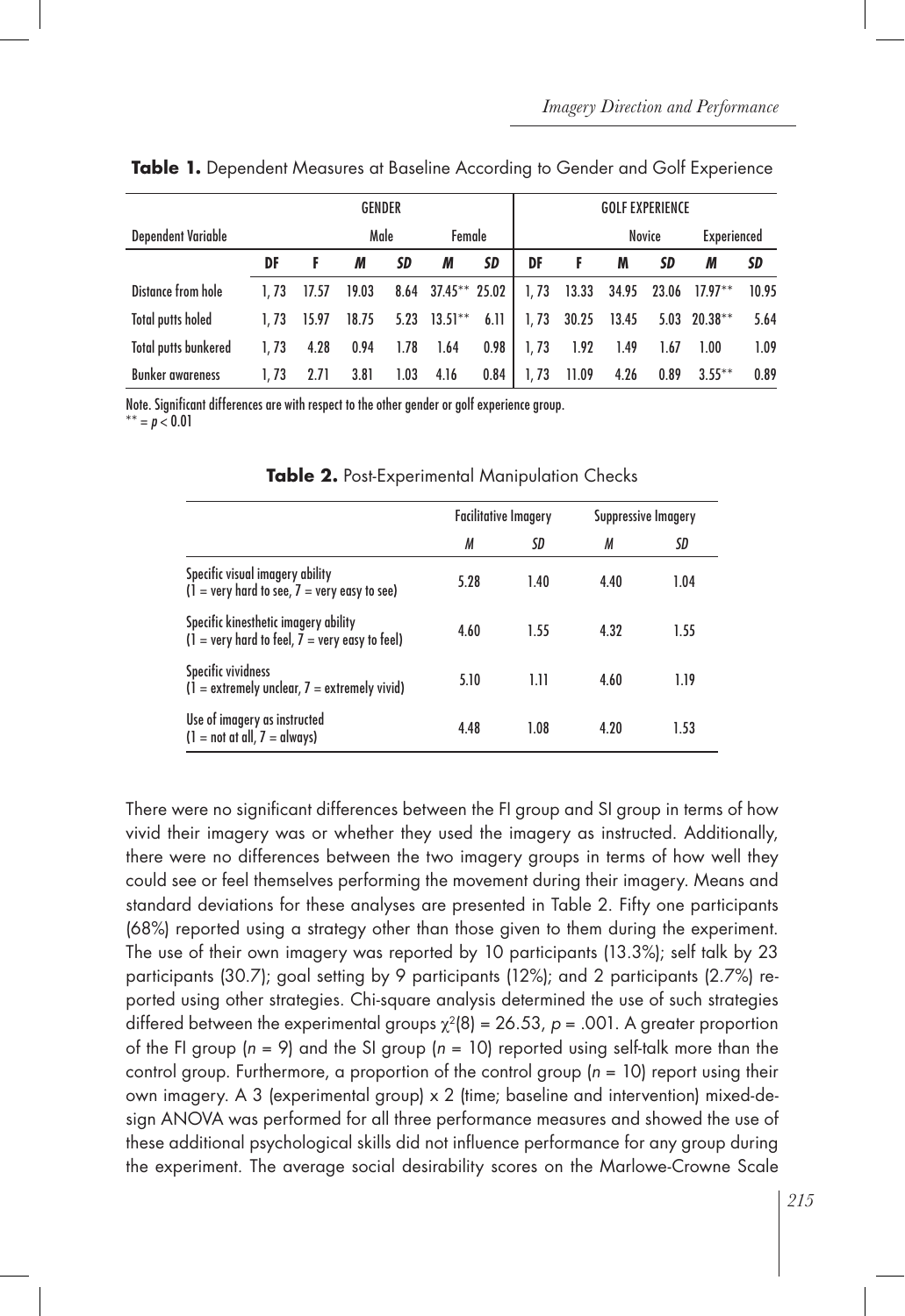were fairly low ( $M = 5.37$ ,  $SD = 2.34$ ), suggesting that the participants generally did not respond in a socially desirable fashion. An ANOVA indicated that no group differences existed between the three intervention conditions.

#### MAIN ANALYSES

The main analyses determined whether there were any differences in the four dependent measures (i.e., the three measures of golf putting performance and self-rated bunker awareness) between the three experimental groups. First, one-way ANOVAs established that no significant differences existed in baseline performance between the groups on the four dependent measures using an adjusted alpha level ( $p = .0125$ ). Subsequently, a 3 (experimental group) x 2 (time; baseline and intervention) mixed-design ANOVA, revealed whether the groups differed in their golf putting performance following the imagery intervention. For these analyses, the experimental group served as the betweengroups independent variable and time as the within-groups independent variable. Gender and golf experience served as covariates. The data was collapsed across the three holes to show the overall findings. Means and standard deviations are presented in Table 3 for all dependent variables according to group.

Distance from the hole. A significant main effect was found for time,  $F(1,70)$  = 16.88,  $p < .001$ ,  $\eta^2 = .19$ , with all three groups achieving a shorter distance from the hole during intervention compared to baseline. There was no main effect for group,  $F(2,70) = 2.94$ ,  $p = 0.59$ ,  $\eta^2 = .07$ , and no interaction between time and group,  $F(2,70)$  $= 1.54$ ,  $p = 0.22$ ,  $\eta^2 = .04$ .

Number of successful putts. There was no main effect of time,  $F(1,70) = 0.72$ ,  $p = 0.40$ ,  $\eta^2 = .01$ , or group,  $F(2,70) = 1.10$ ,  $p = 0.34$ ,  $\eta^2 = .03$ . There was a significant interaction between time and group,  $F(2,70) = 29.7$ ,  $p = .038$   $\eta^2 = .89$ . Tukey HSD post-hoc analysis revealed that the FI group successfully putted a significantly greater number of balls during the intervention performance compared with the SI group. Within group comparison of means using paired samples t-tests (separate analyses for each condition),  $t(24) = 2.56$ ,  $p = .017$ , revealed improvements for the FI group from baseline to intervention. This result did not reach significance, however, when a corrected alpha level ( $p < .017$ ) was applied. Similar t-tests for the control group  $t(24) = 1.04$ ,  $p = .307$ and the SI group  $t(24) = .91$ ,  $p = .373$  revealed no significant differences.

Number of bunker putts. There was no main effect for time,  $F(1, 70) = 1.88$ ,  $p = 0.18$ ,  $\eta^2$  = .03, or group F(2, 70) = 0.18, p = 0.84,  $\eta^2$  = .01, and no interaction between time and group,  $F(2,70) = 0.03$ ,  $p = 0.98$ ,  $\eta^2 = .001$ .

Bunker awareness. There was no main effect for time,  $F(1,70) = 0.44$ ,  $p =$ 0.51,  $\eta^2$  = .01, or group F(2,70) = 1.00,  $p = 0.37$ ,  $\eta^2$  = .03, and no significant interaction between time and group,  $F(2, 70) = 0.92$ ,  $p = 0.40$ ,  $\eta^2 = 0.03$ .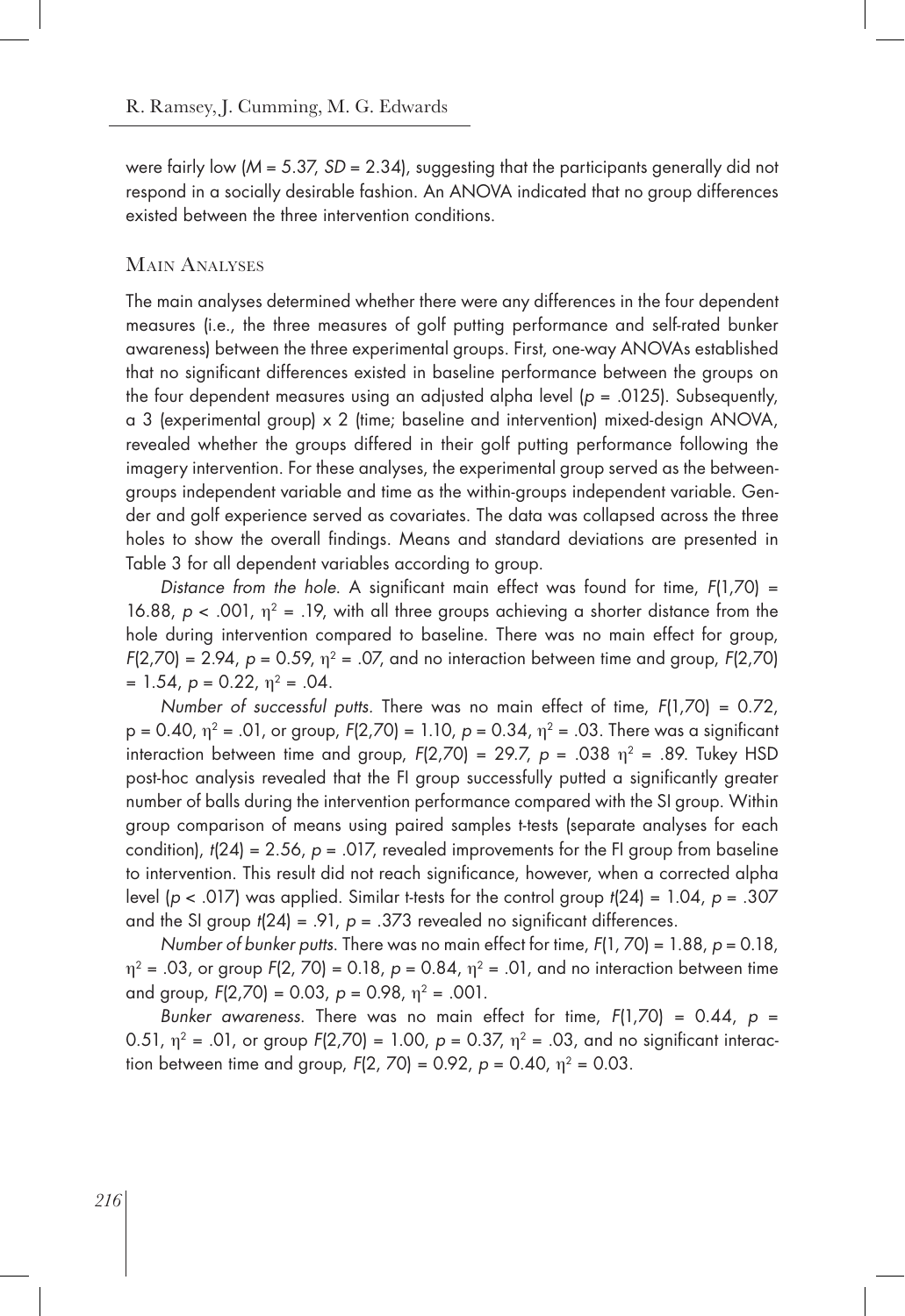|                                                   |       |       |        |        | BASELINE      |              |                         |                          |       |                                |                | <b>INTERVENTION</b> |              |      |                         |                   |
|---------------------------------------------------|-------|-------|--------|--------|---------------|--------------|-------------------------|--------------------------|-------|--------------------------------|----------------|---------------------|--------------|------|-------------------------|-------------------|
| Group                                             | Jišt  |       |        |        |               |              | <b>Bunker awareness</b> |                          |       | Distance from the<br>hole (cm) |                |                     |              |      | <b>Bunker</b> awareness |                   |
|                                                   |       | S     | $\geq$ | ិ<br>ស | M             | $\mathbb{S}$ | $\geq$                  | $\mathfrak{B}$           | ≋     | ີ<br>ລ                         | N              | $\Omega$            | ₹<br>M       | ີ    | $\mathbb{R}$            | $\mathbf{z}$      |
| acilitative Imagery                               | 25.48 | 11.35 | 15.96  | 5.17   | 1.28          | 1.59         | 4.16                    | 0.88                     | 19.82 | 9.26                           | $  18.24*$     | 4.76                | 1.09         | 1.08 | 3.88                    | 0.96              |
| uppressive Imagery                                | 35.6C | 30.65 | 15.80  | 6.61   | $\frac{1}{2}$ | 1.61         | $-4.01$                 | $\overline{\phantom{0}}$ | 28.51 |                                | 25.74   15.00* | 5.76                | $1.04$       | 1.27 | 3.64                    | $\overline{1.01}$ |
| Control                                           |       | 14.85 | 16.32  | 6.97   | 1.40          | 1.29         | 3.80                    | $-16.0$                  | 21.74 | 9.86                           | 17.08          | 7.24                | $1.20$ $\pm$ | 1.58 | 3.75                    | 1.01              |
| ote. $^*$ = a significant difference (p $< .05$ ) |       |       |        |        |               |              |                         |                          |       |                                |                |                     |              |      |                         |                   |

**Table 3.** Means and Standard Deviations of Performance Scores over Time

**Table 3.** Means and Standard Deviations of Performance Scores over Time

## **DISCUSSION**

The main purpose of the current study was to explore the effects of a modified conceptual ization of directional imagery on golf putting performance. To do so, we compared a no im agery control group (who worked on a word search puzzle) to two imagery groups (FI and SI). Both imagery conditions were very similar to each other with the only difference being the inclusion of instructions to avoid thinking about the sand bunker in the SI protocol. Thus, both imagery conditions were largely facilitative and consistent with how athletes would typically use imagery. We predicted that the FI group's golf putting performance would improve and that their self-rated aware ness of the bunker and number of bunker putts would not change following the intervention. In comparison, the inclusion of suppressive images (SI condition) was predicted to affect performance in either one of two ways: performance would decrease or remain the same (i.e., participants would not benefit from the otherwise facilitative imagery). Additionally, it was predicted that attempts to suppress im ages of the bunker would paradoxically re sult in an increased self-rated awareness of the bunker. Furthermore, this increased bun ker awareness would manifest itself into golf putting performance (i.e., increased bunker putts). Finally, the control group's performance was predicted to remain constant throughout the experiment.

In terms of the number of successful putts made, the results partly concur with our pre dictions. The control group's performance re mained the same throughout the experiment as predicted. Participants in the FI group suc cessfully putted significantly more golf balls than those in the SI group following the imag ery manipulation. This finding demonstrates a clear disparity in golf putting performance following imagery with differential directional

*217*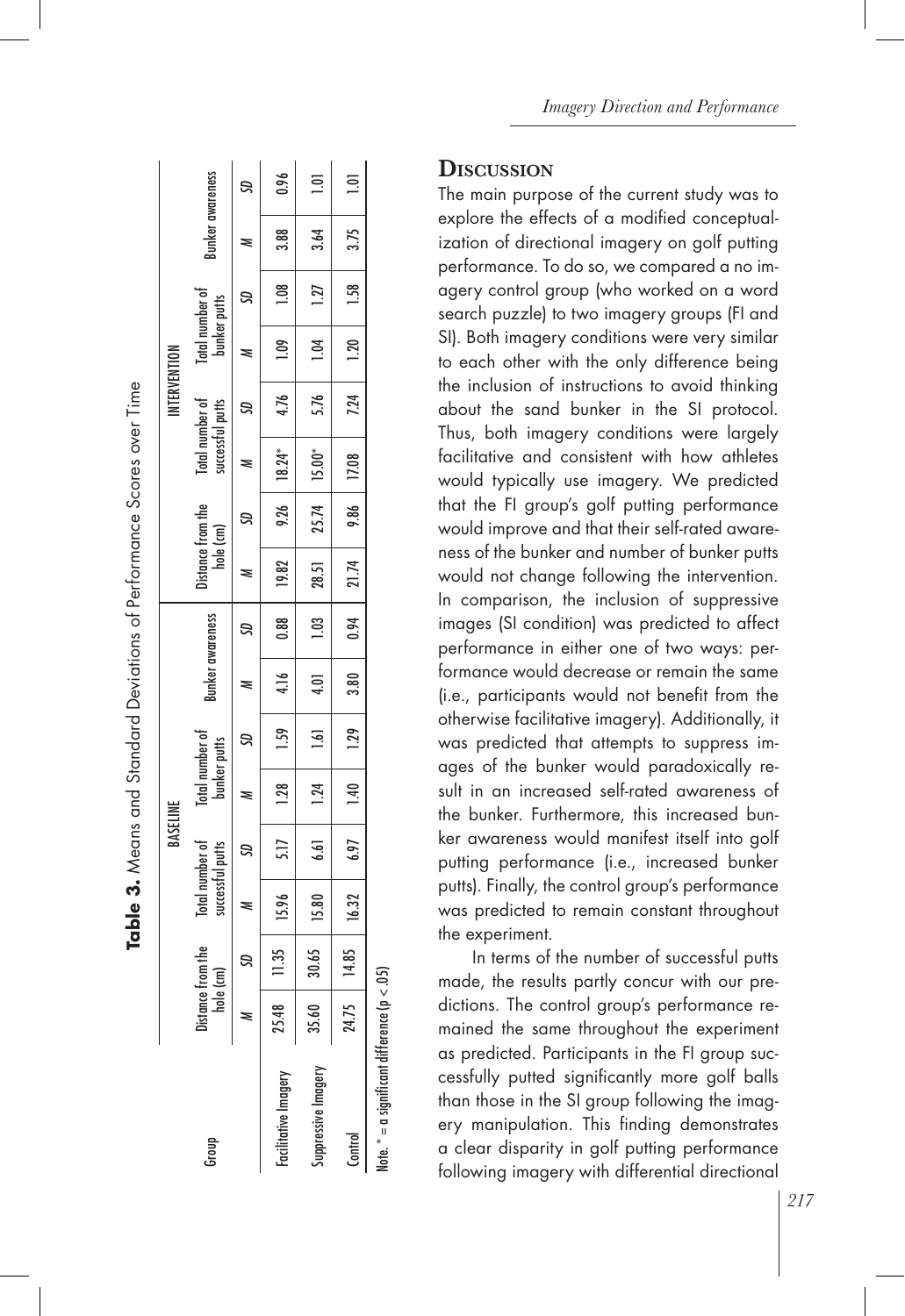content. More specifically, engaging in facilitative imagery resulted in a greater level of performance than suppressive imagery and supports previous research demonstrating facilitative imagery to be more beneficial to performance compared to debilitative imagery (Beilock et al., 2001; Nordin & Cumming, 2005; Shaw & Goodfellow, 1997; Short et al., 2002; Woolfolk, Parrish et al., 1985). Importantly, however, improved golf putting performance was not found following facilitative imagery, as no differences were apparent compared to the control group (who received no intervention) and no significant within group effects of the intervention were found. That is, the number of successful putts did not significantly improve from baseline to intervention. There was a clear trend for the FI group to perform better during the intervention compared to baseline, but this marginally missed significance due to a corrected alpha level. Consequently, this trend might be explained as Type I error. Albeit divergent with our predictions (i.e., FI would improve performance) many previous studies also have not shown direct performance improvements following facilitative/positive imagery (Beilock et al., 2001; Nordin & Cumming, 2005; Taylor & Shaw, 2002; Woolfolk, Murphy et al., 1985). That said, a number of experiments have found performance improvements following similar imagery (Shaw & Goodfellow, 1997; Short et al., 2002; Woolfolk, Parish et al., 1985). Taken together with this previous literature, the present findings highlight the consistently disparate effects imagery of differential direction can have on performance. Moreover, the constant theme is that facilitative imagery is more helpful to performance than debilitative.

Consistent with our predictions, golf putting performance remained the same following suppressive (debilitative) imagery. That is, performance did not differ compared to the control group and no performance impairment occurred from baseline to intervention. Moreover, the more "realistic" debilitative imagery in the present study did not cause a decrease in performance as previously found when the imagery scripts were more persuasively written (Beilock et al., 2001; Nordin & Cumming, 2005). However, three brief mentions of the sand bunker did cause disparate effects on golf putting performance with the SI group's performance being significantly lower than the FI group. In doing so, support is offered for Beilock et al's (2001) proposal that frequently using suppressive imagery can hurt motor skill performance. This less distinct influence of debilitative imagery on performance most probably reflects the less persuasive nature of the script compared to those previously employed in other studies. Indeed, central to the aim of the present study was to use a more realistic debilitative condition. In doing so, we would be able to improve the ecological validity of the imagery direction literature. Crucially, our findings suggest that a less persuasive conceptualization of debilitative imagery can have dissimilar effects on sporting performance in comparison to facilitative imagery, but these effects appear smaller in magnitude to previous studies. Thus, debilitative imagery does not need to be persuasively administered in order to significantly influence motor skill performance. The data further suggests that even those individuals with largely facilitative imagery only need a small portion of their imagery to be debilitative to cause differential effects to motor performance.

Although the number of successful putts is the most important indicator of golf putting performance, it was not the sole dependent measure included in the present study.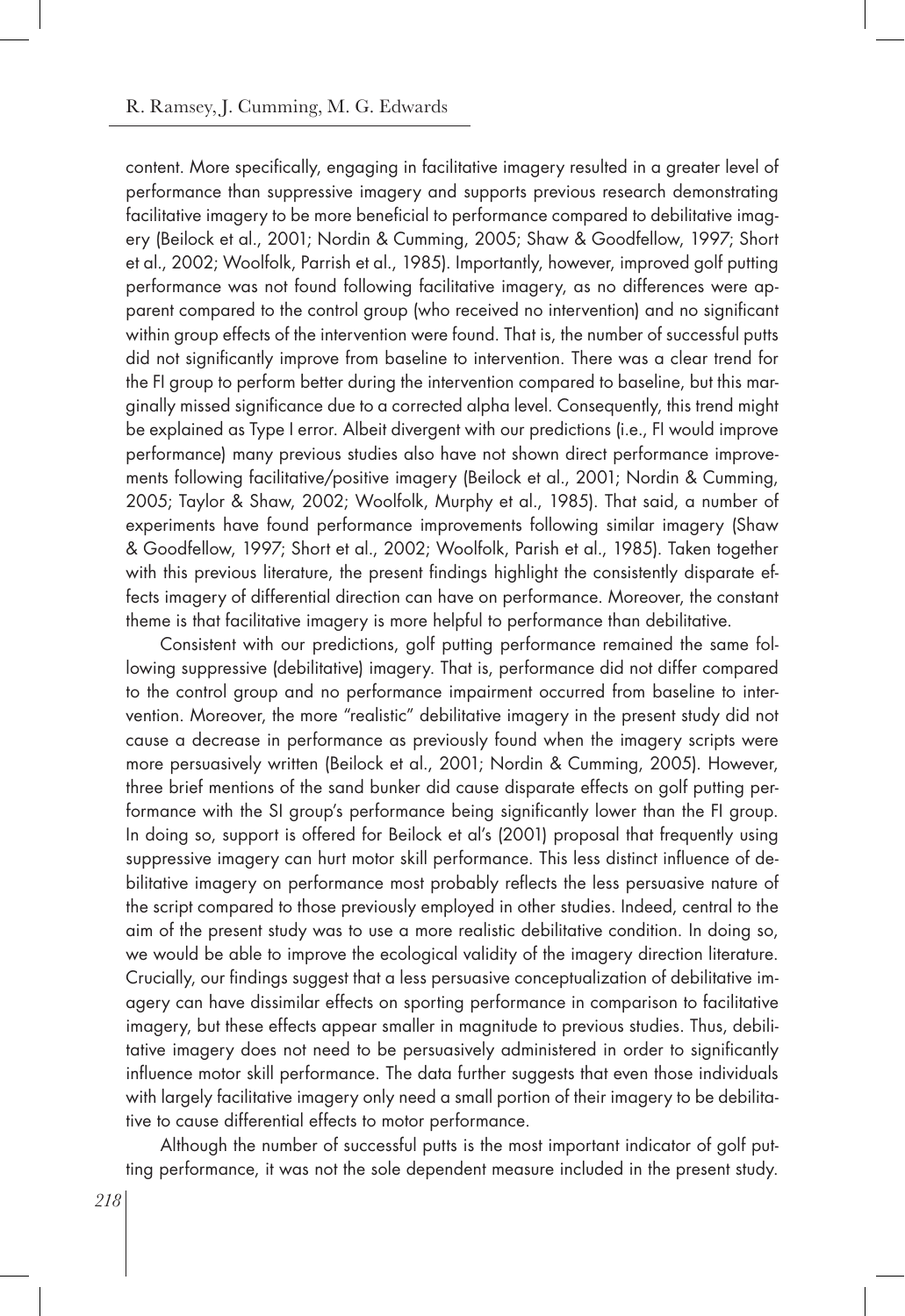We also measured the average distance from the hole for those shots when the ball did not land in the hole. Contrary to predictions, we found that participants improved on this measure regardless of their group assignment. More specifically, we predicted that the FI group would show a facilitation effect in terms of distance from the hole (i.e., have their balls finish closer to the hole) following the intervention but did not expect the same finding to occur for the SI group and the control group. These results, however, are probably best explained as practice effects from having all participants physically perform the task during the baseline phase of the study. The amount of physical practice throughout the experiment was substantial (90 putts), especially when compared to other similar studies (e.g., 50 putts in the Beilock et al., 2001 study). This considerable physical practice may have overridden, and therefore limited, any possible effect of the imagery intervention. In other words, imagery did not contribute to improvements over and above that caused by physically practicing the task in terms of the average distance from the hole.

We also examined whether referring to the sand bunker in the SI protocol would paradoxically lead to an increased self-rated awareness of the bunker, and in turn, a greater number of balls landing in the bunker. Contrary to our predictions, we found no change in the three experimental group's awareness of the bunker and number of bunker putts following the intervention. Upon examination of the mean values for bunker awareness, it appeared that participants were fairly aware of the bunker throughout the experiment (means ranging from 3.64 to 4.18 on a 7-point rating scale). Asking participants in the SI group to ignore the bunker did not subsequently increase this awareness. Furthermore, no difference was found between the three groups in terms of the number of balls landing in the bunker. Unlike Beilock et al.'s (2001) study, it appeared that the inclusion of suppressive images did not lead to ironic effects of increasing bunker awareness, nor was there a behavioral manifestation of that image in the present study. Perhaps the more subtle approach used to conceptualizing debilitative imagery might explain why more pronounced effects were not observed for the SI group. In the current study, a two-minute imagery script was employed that contained infrequent suppressive images and this may not have been potent enough to modify the conscious appraisal of the bunker. In contrast, Beilock et al. used short statements that were more clearly suppressive in nature. To explore this, future research may vary the amount of suppressive content included in imagery protocols to delineate if paradoxical thought processes and behaviors occur at a certain threshold when performing suppressive imagery. Alternatively, the lack of between-group differences in bunker awareness may have been caused by the attention drawn to the bunker in the post-baseline questionnaire that was administered to all groups.

Taking these findings together, it seems that using a less persuasive conceptualization of debilitative imagery can still have significantly different effects on sporting performance (as measured by the number of successful putts in golf) compared to facilitative imagery even if these effects are less marked than previous findings. Specifically, the mere inclusion of three suppressive images in a largely facilitative imagery experience resulted in contrasting effects on golf putting performance. This said, there is one caveat;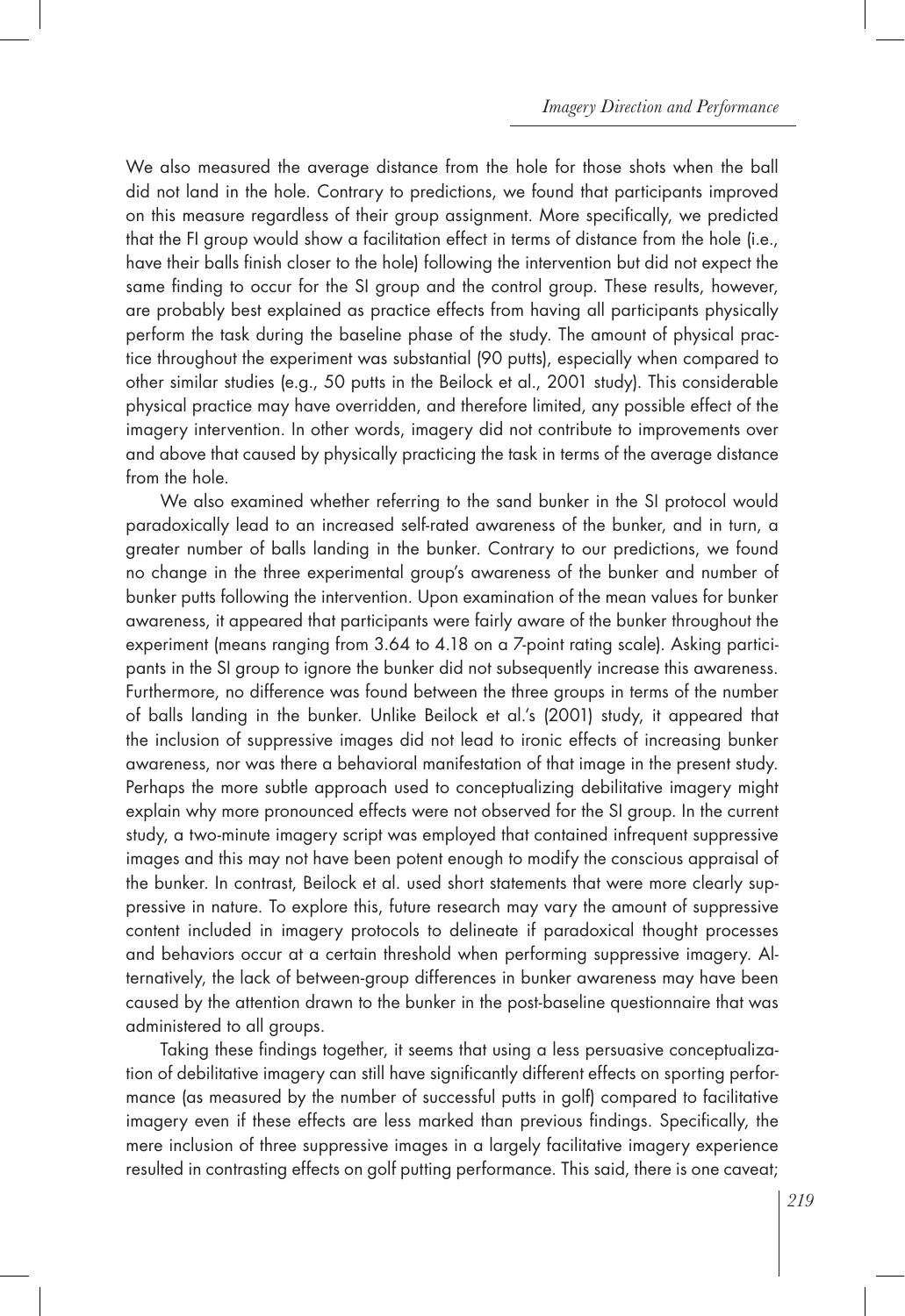not all the performance measures taken were differentially affected by the two imagery practices as the distance from the hole, and the number of bunker shots did not differ between the imagery groups. The act of suppressing unwanted thoughts is commonly cited by athletes as a tool for ameliorating performance (Krane & Williams, 2006). Therefore, from an applied perspective, these findings provide strength for the assertion that suppressing unwanted images can have counterproductive consequences to motor performance even though it seems intuitive to suppress these negative images (Beilock et al., 2001; Wegner et al., 1998). Importantly for athletes, who typically do not use persuasively debilitative imagery, these findings highlight that debilitative imagery need not be persuasive to significantly influence motor skill performance. Complementing this notion, coaches who encourage imagery practices need to be mindful of the extent external details are included in an athlete's imagery. Frequently coaches encourage athletes to image a scene in as much detail as possible (Krane & Williams, 2006), but this can potentially interfere with the benefit of using facilitative imagery. As demonstrated in the current study, the infrequent inclusion and suppression of external details irrelevant to the performance of the task disadvantaged the SI group. When designing imagery training for athletes, coaches need to consider the amount of detail included that is external to performing the task and to what extent they encourage athletes to suppress negative performance outcomes, irrespective of how small or infrequent these details are as they can be harmful to performance.

Adding the findings from the current study to previous imagery direction research, it is clear that whether imagery is deemed helpful or hurtful can have differential effects on performance. The specific nature of this performance modulation is still debated with equivocal findings apparent in the literature. The overwhelming theme, however, is that facilitative imagery is more beneficial to performance than debilitative, even when using non-persuasive debilitative imagery. However, few authors have offered a mechanism by which performance modulation may occur, be it facilitative or debilitative. One plausible mechanism that we put forward is based largely on neuropsychological evidence demonstrating the imagination and execution of action access similar neural regions (Ehrsson et al., 2003; Fadiga et al., 1999) and the notion of functional equivalence (Murphy et al., in press). That is, facilitative imagery has a higher degree of equivalence with the intended performance outcome than debilitative imagery. Therefore, facilitative imagery is more functionally equivalent to performance and more effective at modulating behavior. Thus, the disparity in performance often observed following facilitative and debilitative imagery practices may reflect the disparity in functional equivalence. This is not to say that facilitative imagery should have a more powerful effect on performance than debilitative imagery. On the contrary, many studies show more compelling findings with debilitative imagery (Nordin & Cumming, 2005; Beilock et al., 2001; Taylor & Shaw, 2002; Woolfolk, Murphy et al., 1985). These latter findings suggest that a lack of congruence between the imagined experience and the intended performance (i.e., reduced functional equivalence) can considerably harm performance. This proposed mechanism explaining directional imagery's effects on performance should be approached with an element of caution as it clearly needs empirical support. To this end, evidence unveiling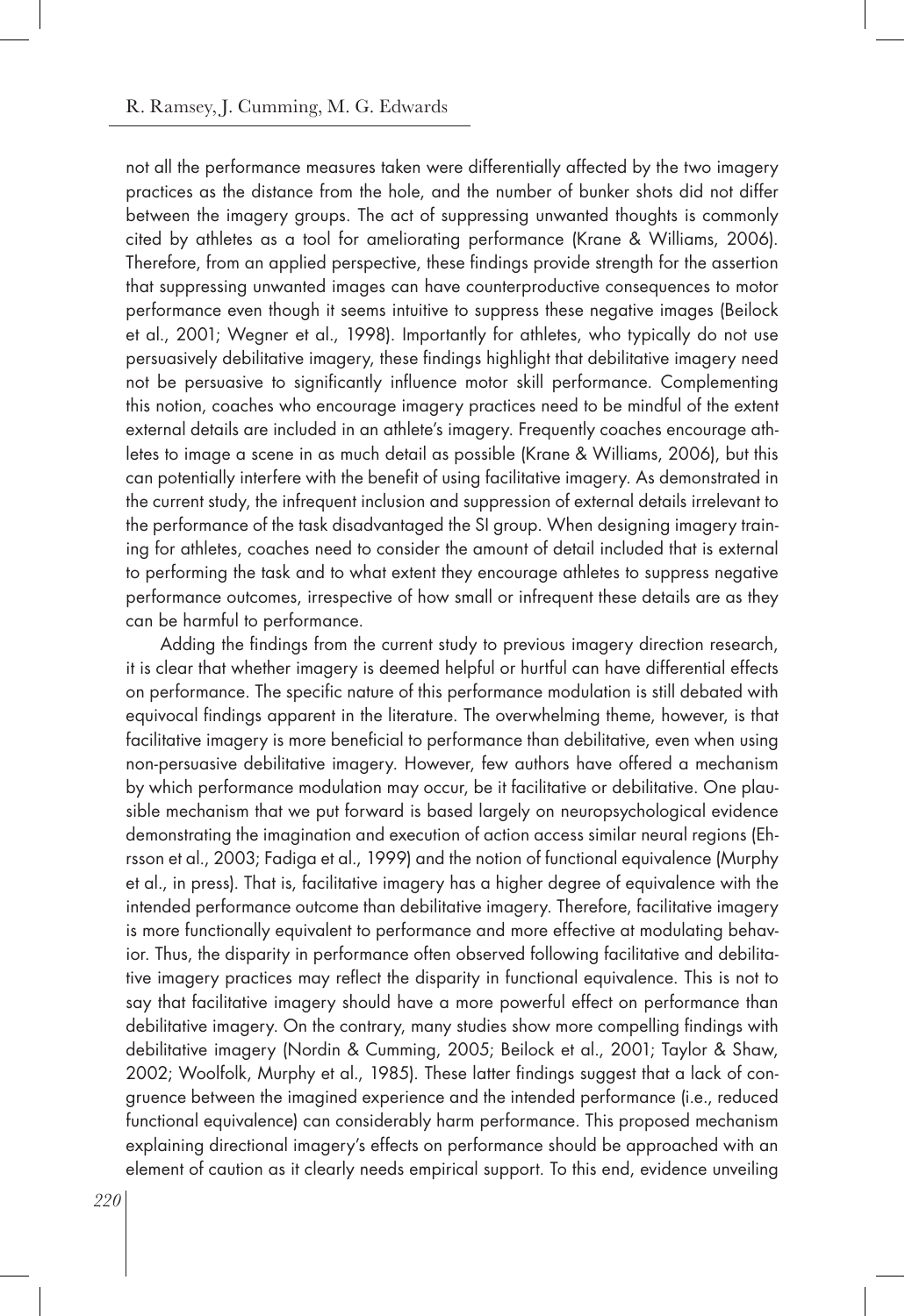an underlying mechanism that explains directional imagery's effects on performance is a fundamental issue that is crucially absent in the imagery literature. Future research may hope to explore this proposed explanation using techniques not typically used in sport psychology research such as brain imaging (e.g., functional magnetic resonance imaging; fMRI). This line of future research may investigate directly, rather than speculatively, the mechanism controlling directional imagery's effects on motor skill performance.

To add support and assurance to the findings from the current study a series of preliminary analyses were conducted and extensive manipulation checks performed. These allowed us to determine whether any possible confounding variables existed and led us to control for gender and previous golf experience. Although this strengthens the study, the manipulation checks did highlight some potential limitations. More specifically, 68% of the participants reported using at least one other psychological strategy during the experiment. This use of additional psychological strategies seems to be a common finding within experimental imagery studies (e.g., Nordin & Cumming, 2005; Cumming et al., 2006). But, perhaps this should not be too surprising given that the target sample is commonly drawn from undergraduate students who study in a related academic field and are therefore savvy to these psychological strategies. Additionally, as often the case when exploring psychological skills, individuals in the control group reported using their own imagery. However, it is probably natural for people to engage in their own imagery during motor tasks. Importantly, the use of any additional psychological skills made no benefit to golf putting performance.

In conclusion, the findings demonstrate that using a less persuasive approach to debilitative imagery (in comparison to previous literature) can still have significantly diverse effects on sporting performance compared to facilitative imagery. Specifically, the inclusion of three suppressive images to a largely facilitative imagery protocol can have disparate effects on sporting performance compared to purely facilitative imagery. This evidence further highlights the importance of directional content, even if small in magnitude or infrequently included, when using imagery techniques to enhance motor skill performance. This advancement in knowledge is especially noteworthy for coaches and athletes who design and use imagery training regimes in the sporting environment, as they tend not to use persuasively debilitative imagery. That is, debilitative imagery need not be persuasively administered in order to influence motor skill performance. In doing so, the current study's findings add considerable ecological validity to the imagery direction literature.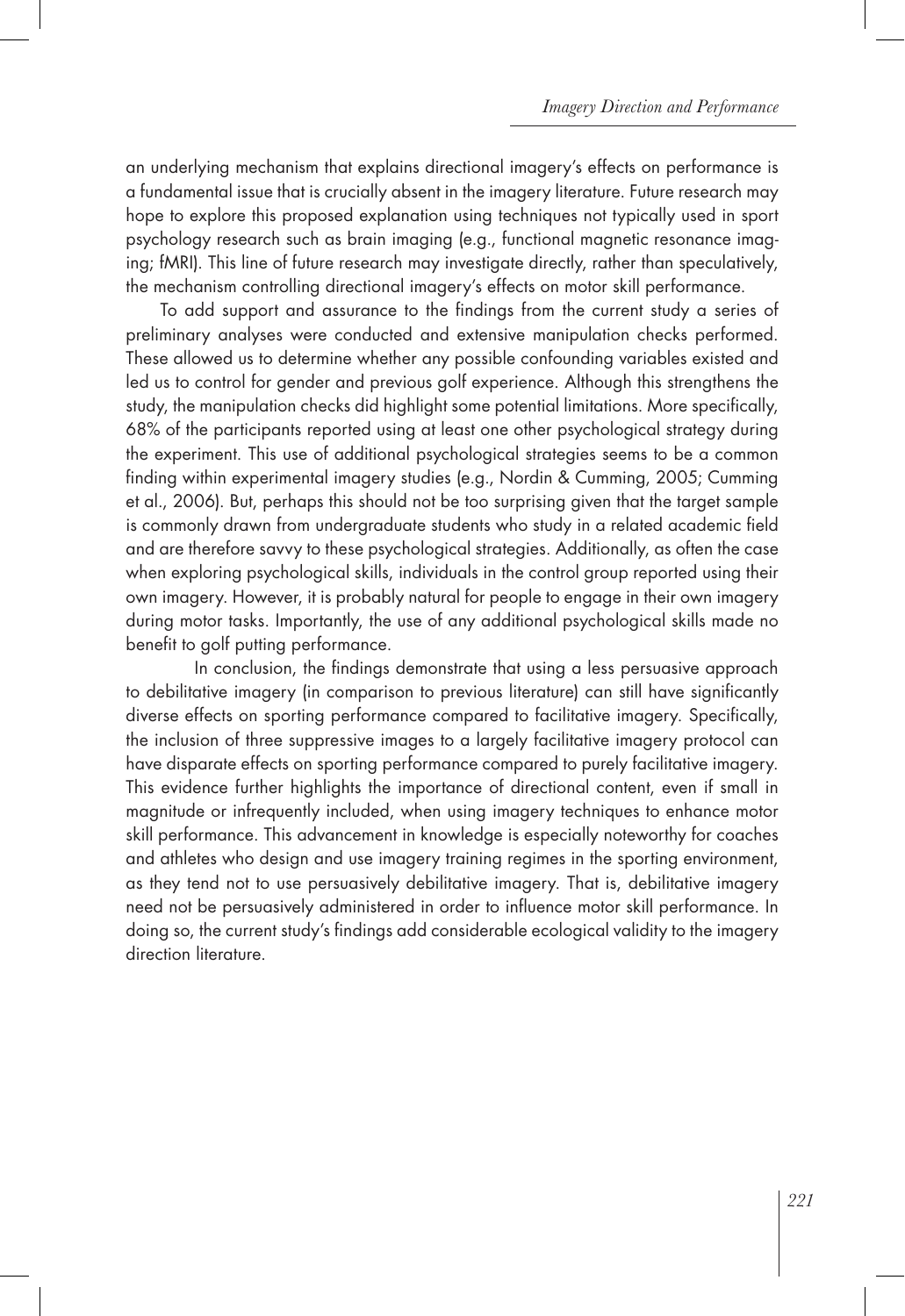#### **REFERENCES**

- Beilock, S. L., Afremow, J. A., Rabe, A. L., & Carr, T. H. (2001). "Don't Miss!" The debilitating effects of suppressive imagery on golf putting performance. Journal of Sport and Exercise Psychology, 23, 200-221.
- Crowne, D. P., & Marlowe, D. (1960). A new scale of social desirability independent of psychopathology. Journal of Consulting Psychology, 24, 349-354.
- Cumming, J., Nordin, S. M., Horton, R., & Reynolds, S., (2006). Examining the directional component of imagery and self-talk strategies on performance and self-efficacy. The Sport Psychologist, 20, 257-274.
- Driediger, M., Hall, C., & Callow, N. (2006). Imagery use by injured athletes: A qualitative analysis. Journal of Sports Sciences, 24, 261-271.
- Ehrsson, H. H., Geyer, S., & Naito, E. (2003). Imagery of voluntary movement of fingers, toes, and tongue activates corresponding body-part-specific motor representations. Journal of Neurophysiology, 90, 304-331
- Evans, L., Hare, R., & Mullen, R. (2006). Imagery use during rehabilitation from injury. Journal of Imagery Research in Sport and Physical Activity, 1, 1-21.
- Fadiga, L., Buccino, G., Craighero, L., Fogassi, L., Gallese, V., & Pavesi, G. (1999). Corticospinal excitability is specifically modulated by motor imagery: a magnetic stimulation study. Neuropsychologia, 37, 147-158.
- Hall, C. R. (2001). Imagery in sport and exercise. In R. Singer, H. Hausenblas, & C. Janelle (Eds.), Handbook of research in sport psychology (pp. 529-549). New York: John Wiley & Sons.
- Hall, C. R., & Martin, K. A. (1997). Measuring movement imagery abilities: A revision of the Movement Imagery Questionnaire. Journal of Mental Imagery, 21, 143-154.
- Hanton, S., Mellalieu, S. D., & Hall, R. (2004). Self-confidence and anxiety interpretation: A qualitative investigation. Psychology of Sport and Exercise, 5, 477-495.
- Holmes, P. S., & Collins, D. J. (2001). The PETTLEP approach to motor imagery: A functional equivalence model for sport psychologists. Journal of Applied Sport Psychology, 13, 60-83.
- Holmes, P. S., & Collins, D. J. (2002). Functional equivalence solutions for problems with motor imagery. In I. Cockerill (Ed.), Solutions in sport psychology (pp. 120-140). London: Thompson.
- Krane, V., & Williams, J. M. (2006). Personal growth to peak performance. In J. M. Williams (Ed.), Applied sport psychology: Personal growth to peak performance (5th Ed.) (pp. 207-227). New York: McGraw Hill.
- Landau, J. D., Leynes, P. A., & Libkuman, T. M. (2001). Mental simulation increases physical performance estimates but not physical performance. Journal of Mental Imagery, 25, 353-364.
- Murphy, S., Nordin, S. M., & Cumming, J. (in press). Imagery in sport, exercise and dance. In T. Horn (ed.), Advances in sport and exercise psychology (3rd Ed.). Champaign, IL: Human Kinetics.
- Nordin, S. M., & Cumming, J. (2005). More than meets the eye: Investigating imagery type, direction, and outcome. The Sport Psychologist, 19, 1-17.
- Shaw, D. F., & Goodfellow, R. (1997). Performance enhancement and deterioration following outcome imagery: Testing a demand-characteristics explanation. In I. Cockerill & H. Steinberg (Eds.), Cognitive enhancement in sport and exercise psychology (pp. 37-43). Leicester, UK: The British Psychological Society.
- Short, S. E., Bruggeman, J. M., Engel, S. G., Marback, T. L., Wang, L. J., & Willadsen, A. (2002). The effect of imagery function and imagery direction on self-efficacy and performance on a golf-putting task. The Sport Psychologist, 16, 48-67.
- Smith, D., & Holmes, P. (2004). The effect of imagery modality on golf putting performance. Journal of Sport and Exercise Psychology, 26, 385-395.
- Smith, D., Wright, C., Allsopp, A., & Westhead, H. (2007). It's all in the mind: PETTLEP-based imagery and sports performance. Journal of Applied Sport Psychology, 19, 80-92.
- Taylor, J. A., & Shaw, D. F. (2002). The effects of outcome imagery on golf-putting performance. Journal of Sports Sciences, 20, 607-613.
- Wegner, D. M. (1994). Ironic processes of mental control. Psychology Review, 101, 34-52.